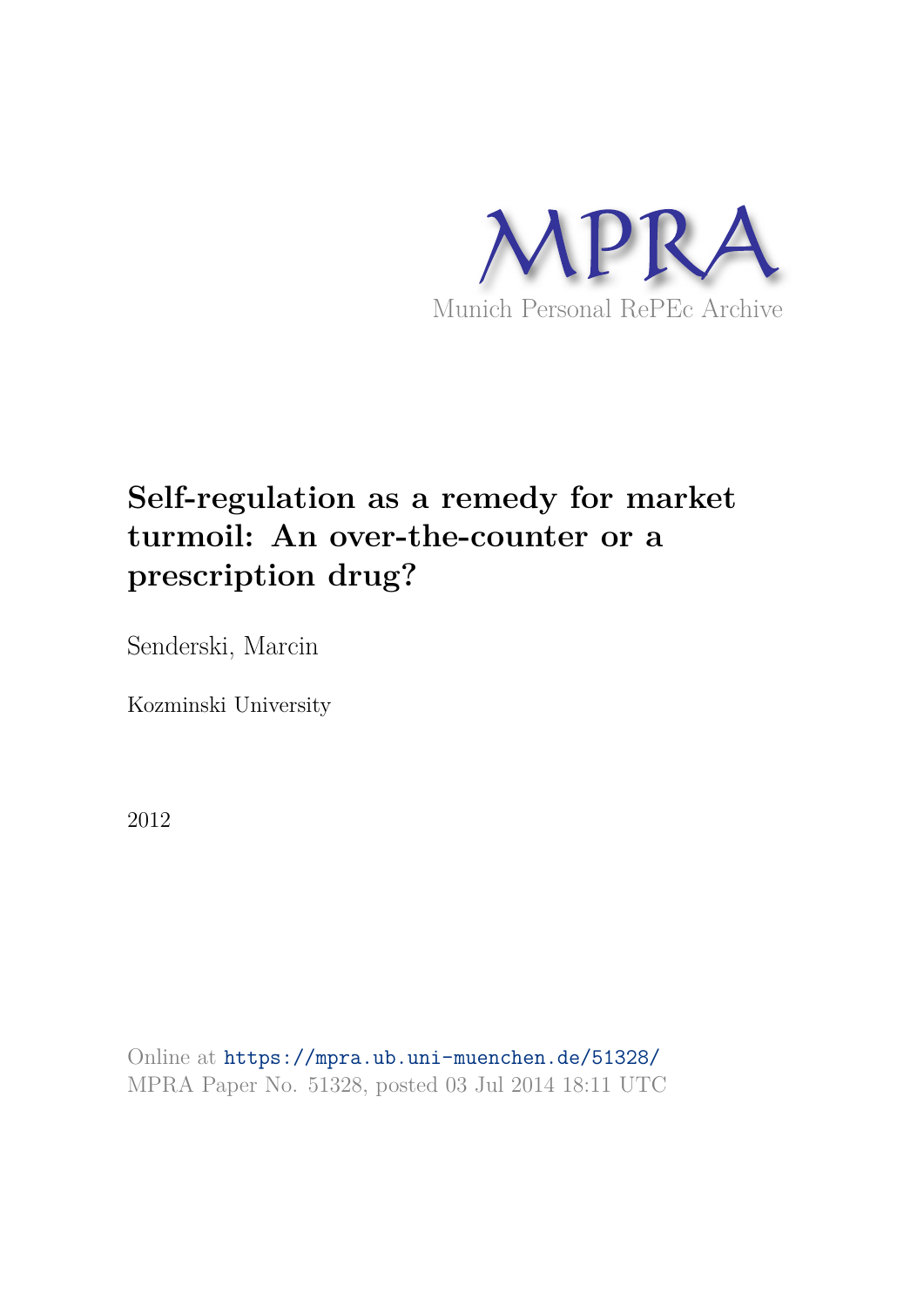ISSN 1640-3622



No 28/3

POZNAŃ 2012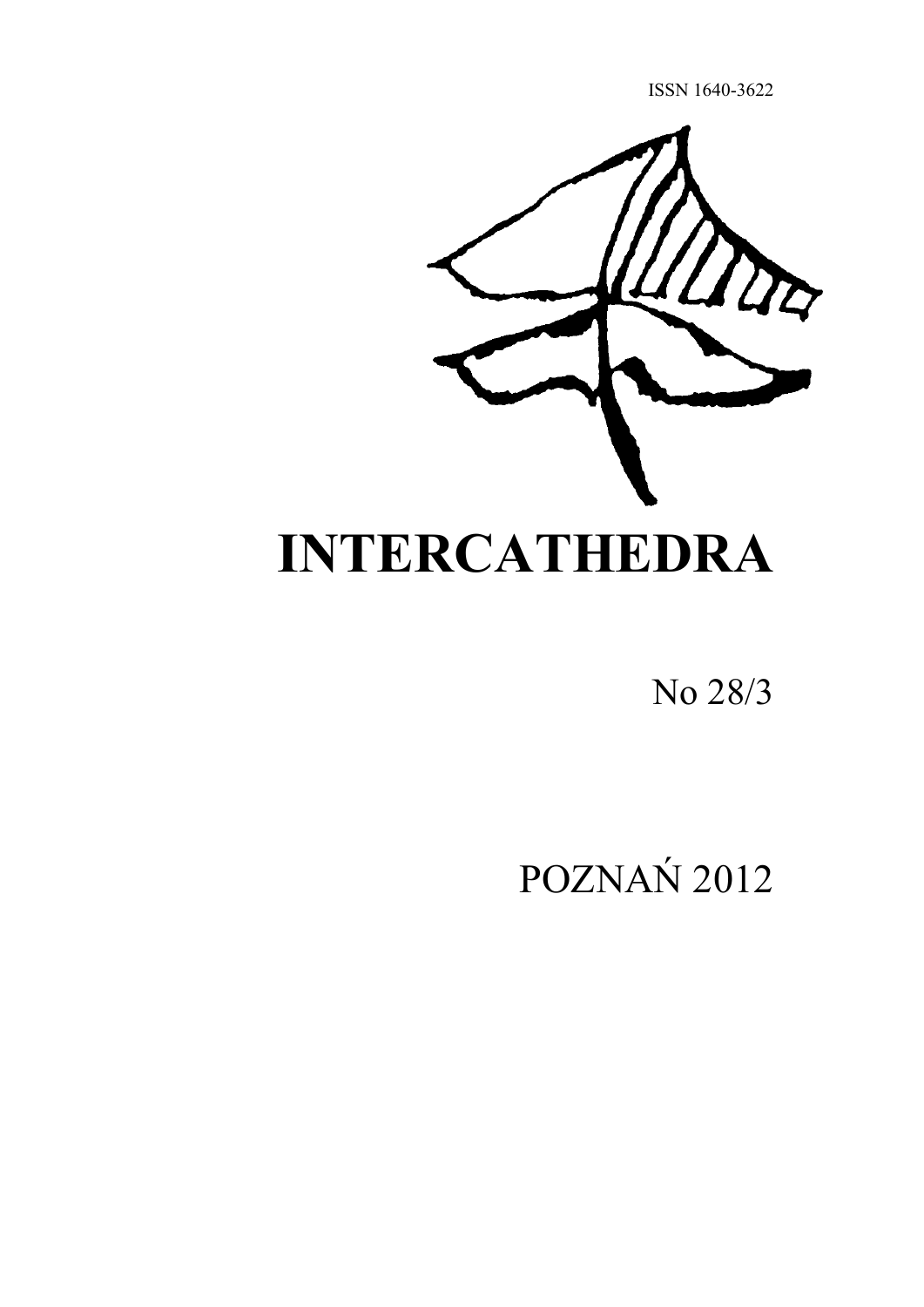# *Marcin Senderski<sup>12</sup>*

# **SELF-REGULATION AS A REMEDY FOR MARKET TURMOIL: AN OVER-THE-COUNTER OR A PRESCRIPTION DRUG?**

**Abstract:** The paper tackles the problem of the overwhelming regulatory burden that marks its presence in a post-crisis environment. With evidence of regulatory overload in some cases, paths for more effective design of regulatory frameworks should be sought. Although self-regulation does not enjoy favorable publicity and happens to fail to prove its value in times of distress, it still may serve as a remedy. A number of studies shows that, under specific circumstances, the self-regulatory framework may operate seamlessly for the benefit of all stakeholders. The goal of this paper is to identify these circumstances and validate them on the basis of three concise case studies from the health care, advertising and financial services industry. It is instructive for policy makers in deciding on whether to abandon or reduce public oversight in certain areas, by allowing businesses more freedom in terms of setting and enforcing the rules.

**Keywords:** self-regulation, self-regulatory organization, regulatory agencies, financial crisis, financial services industry, health care industry, advertising industry

### **INTRODUCTION**

-

Whatever the new paradigm of market regulation will turn out to be, it will emerge from the ashes of the current financial crisis. The legacy of austerity, public discontent, and citizens' greater vigilance to corporate misconduct, is likely to leave its stamp on it. The rising regulatory pressure emerged as a powerful trend, with the role of regulators growing in significance. This pertains first and foremost to the financial services industry, where the amount of regulations has been growing unceasingly since the outbreak of the downturn. Heavy regulations of ecological nature are also imposed on sectors dealing with energy production, raw materials or building materials.

The overload of regulations may take two forms: the extended coverage of regulatory activities that embraces industries that do not need them; and the elevated scrutiny in regulation, which hinders economic freedom to an unjustified degree. Customer-centrism, the most desired virtue of regulation, decays. The fraction of laws that directly protect customer interest is on remarkable decline. The regulators boost their statistics on the number of bills passed, but are often thought to overlook the utility that should be delivered to ultimate beneficiaries. The Volcker rule or the pressure on regulating the "buyer beware" vehicles, such as private equity or hedge funds 821, could be put forth as examples. In several sectors, the far-flung influence of regulators hampers innovation and curbs entrepreneurship. To introduce a new regulation means to draw the firm away from its core business and make it produce compliance reports and hire consultants.

The once defined basic institutions of capitalism not only remain basic, but enjoy a leading role in the economy and garner political blessing. Over-regulating is typically associated with developed countries (budget of the U.S. regulatory universe amounts to 60 bn USD, i.e. roughly two thirds of Poland's total budget revenue), but the drift towards excessive zeal infests, e.g. to China 20. The costs of public intervention often outweigh the benefits it intends to convey.

Hence, the aim of this paper is to bring about a more conscious application of self-regulatory efforts, being the surrogate for public regulation. They should be given more trust and room for development in industries that are best positioned in this respect. The paper features three case studies from different sectors, in an attempt to detect the characteristics of these industries, which enabled successful private oversight. The term "self-regulation" (alternatively, "private oversight") embodies a situation in which an independent self-regulatory organization (later referred to as SRO) exercises regulatory authority over a certain industry or profession, exclusively or to a certain

*<sup>12</sup> Kozminski University, ul. Jagiellonska 44/50, 00-241 Warszawa, Poland, marcin.senderski@alk.edu.pl.*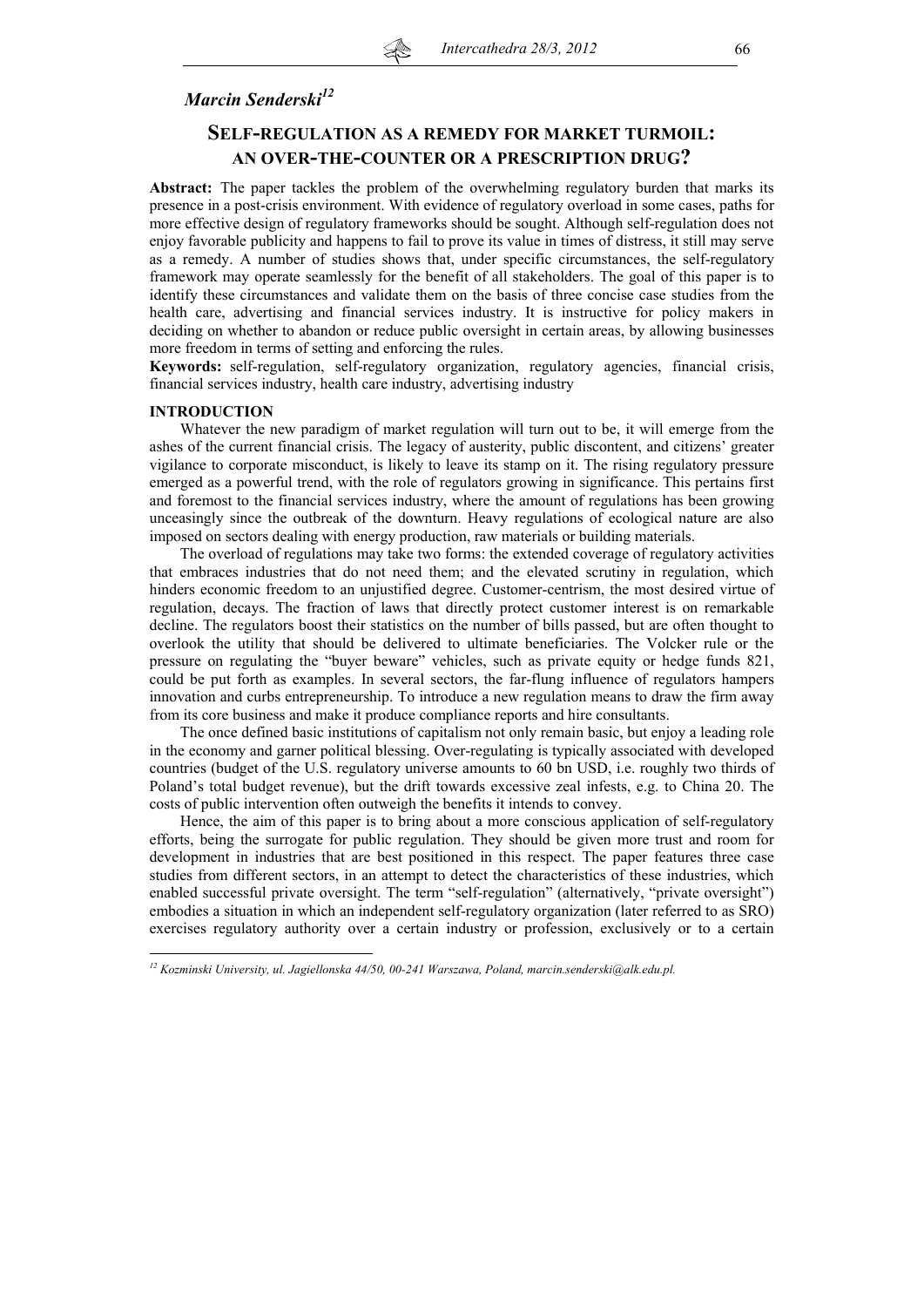extent. It has to be suitably empowered to perform its duties, either through an explicit government imprimatur (probably in the form of "enforced" self-regulation), a carte blanche for the SRO, or through a pre-emptive move of the SRO, tacitly consented by the public authorities.

### **RESEARCH QUESTIONS**

The criticism around self-regulation rests on the conviction that the quality of oversight would suffer. First, although competitive markets are second to none in terms of efficient production of private goods and accurate allocation of scarce resources, they do not reward market actors for taking care of public welfare. Second, the argument of disastrous market imperfections, unavoidable in self-regulation, is raised. Responding to the first caveat: is public surveillance of a truly superior quality? An average UK small firm has a chance to be controlled for workforce safety once every 80 years [1]. Simultaneously, the level of stress and costs to be borne are high. In this respect, public watchdogs do not hold a candle to their private counterparts. With regard to the second claim, Spinello [22] reminds us of a widespread bias that "market failures" are given more publicity than "government failures", while the latter are far more evident. Therefore, unless the existence of a regulator freed from imperfections is ensured, the complaint lacks validation.

Some critics say that self-regulation is a new weapon of despaired Wall Street sinners, willing to trade orthodox scrutiny for the meaningless trinket of self-regulation. Certainly, ceding regulatory clout to industry is not a life-saving pill. But it might be a risk diversification tool that will wipe out the overkill of regulators and voice the needs of businesses, making them weigh more in decision making processes. However, self-regulation is not a one-size-fits-all approach. Frameworks should be carefully crafted and take into account the peculiarity of different economic sectors and different jurisdictions, as well as the feature that public and private regulations may complement each other [17], which is actually desirable. The empirical harvest is quite edifying, e.g. López-Gamero et al. [18] proved that voluntary norms have an edge over the command-and-control model. Haufler [12] provides some evidence of improved industry practices, but also delivers counterarguments by stating that self-regulation faces considerable organizational and enforcement difficulties and is sometimes unlikely to respond effectively to the underlying challenges. Indeed, the issue of observance of SRO endorsements is problematic in some frameworks, but it is crucial to note that SROs are designed rather to disentangle disputes than to punish for non-compliance.

Between the extremes of pure play self-regulation and pure play state regulation, there is the so-called enforced self-regulation. In this framework, the state strives to co-opt the regulatory potential of corporations. Such mixed approaches have been extensively researched, yielding both: red flags [13] as well as more neutral conclusions [17], and quite enthusiastic inferences [19]. It is difficult to define the superior incarnation of justice and effectiveness, but it surely would feature some amalgamation of self-regulation and government shackles. Unfortunately, self-regulation is apparently not taken seriously by many influential scholars. Stiglitz [23] labels self-regulation as an oxymoron. In their recent publication, Brunnermeier et al. [5] seem to ostensibly neglect selfregulation, thus presumably expressing their vote of no confidence. Cukierman [7] distrusts the whole genre of SROs, driven by the recent moral abuses by top management.

Has the golden age for self-regulation already passed? Despite the critical stances, it is hardly plausible. Provided that conventional oversight is experiencing its dark ages, the opportunity for refurbishing self-regulation arises. How do we harness SROs effectively for collective social benefit?

## **SCIENTIFIC HYPOTHESES**

Based on the qualitative analysis of available case studies, several hypotheses may be drafted in order to identify the industries in which SROs may add value and become or remain a credible source of regulation. These preconditions are enumerated below.

1. Historical evidence that public opinion is satisfied with the performance of SRO. This is somewhat the easiest prerequisite, as it rests on a broad status quo consensus.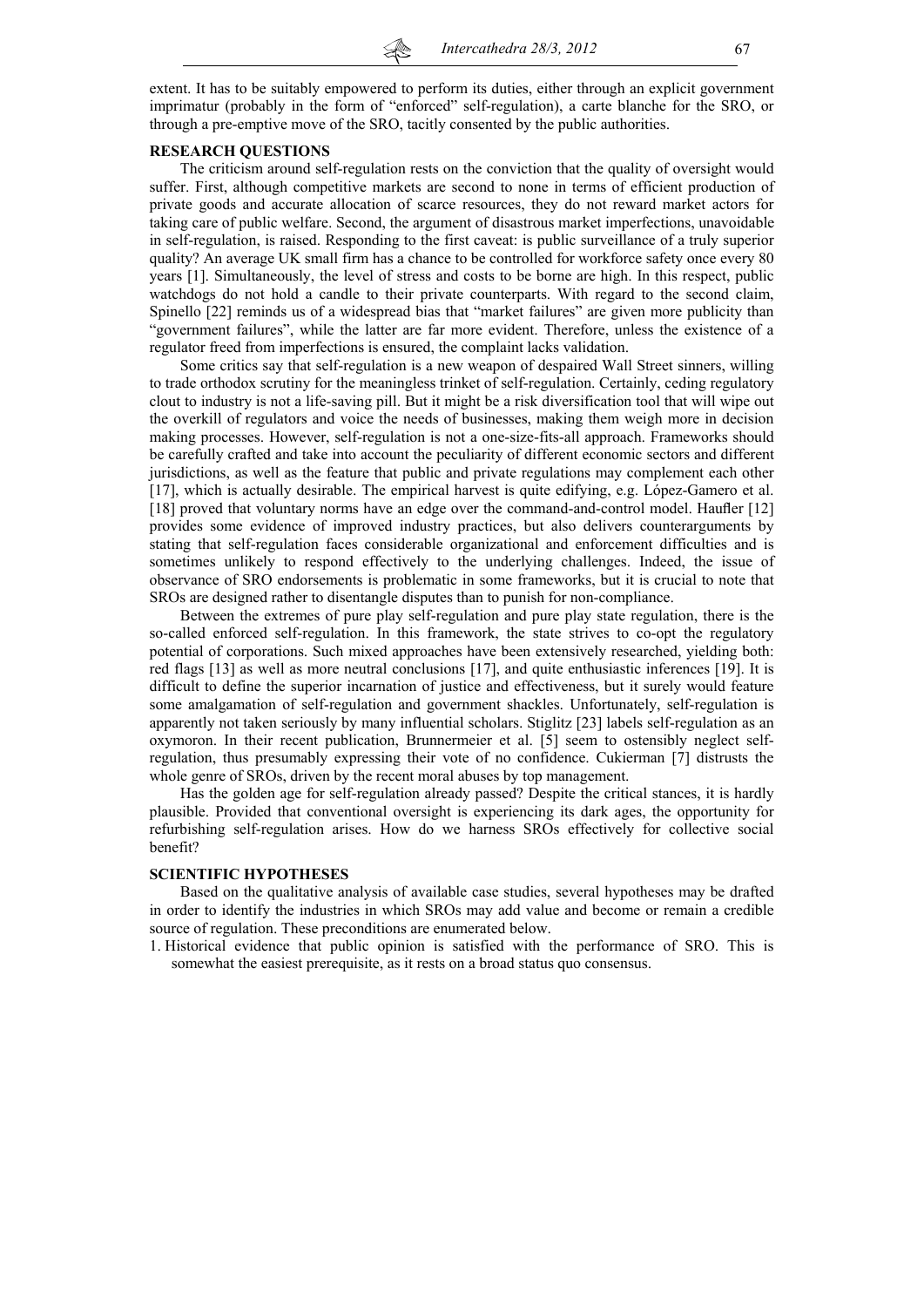- 2. Market players are embedded with the capability to effectively control each other and exhibit a true commitment to do so. The motivation for ethical conduct and genuine mutual control must be in place until the misbehaviour of one firm proves detrimental to its peers, prompting the deterioration of the whole sector's image.
- 3. A market involving very complicated, interdisciplinary knowledge, with numerous interdependencies. This would make the headhunting for skilled public regulators futile or the authorities would incur huge costs when staffing the regulatory body.
- 4. An environment in which quick decisions are needed, and the public regulators, inherently slowmoving, are not well-positioned to satisfy this precondition. The perfect example of such an environment is the Internet, where self-regulation has recently attracted much attention, although this trend has its contenders, too.
- 5. A market which is out of or remote from the epicentre of public interest. The institutions are not subject to instigate systemic problems or the parties affected by their potential malfunctioning are limited in number or well-qualified to detect the malfunctioning using their own skills (e.g. accredited investors, involved in hedge funds or venture capital industries). This condition seems to be the most difficult to satisfy.

One must notice that the aforementioned list indicates that if the enumerated prerequisites are met, the existence of SROs is facilitated. However, it cannot evaluate a priori the effectiveness of their operations and, consequently, the quality of the regulations introduced by them.

The break-even point, at which the public authority should step in to ensure soundness of regulation, is when the conflict of interest within an industry is deemed too severe and hampers impartiality. The need for external supervision in such cases has been suggested in literature [6].

#### **RESEARCH ISSUE**

This paper is anticipated to lay foundations for the "targeted" self-regulation idea, i.e. the selective application of the private oversight model, basing on thorough analysis of market characteristics. A series of brief case studies will facilitate the accomplishment of this objective.

In the case of the medical industry the situation is unsophisticated. There are three broadly defined self-regulated dimensions in medical professions: standards by which people may enter the profession and practice medicine; teaching the medical community how to properly apply those standards; enforcing those standards and disciplining for non-compliance [4]. The medical society was granted the privilege of self-regulation in the middle of the 19th century [16]. This signifies the magnitude of the status quo (requirement no. 1), since the subsequent four preconditions are either partially satisfied or not satisfied at all. The prerequisite no. 2 is ambiguous. On one hand, unethical or incompetent doctors may spoil the reputation of the entire profession [14]. On the other hand, doctors belong to a hardly substitutable profession and may be immune from public dissatisfaction. However, this is the arousing conflict of interest that marked the slow downfall of self-regulation in this industry, as public opinion has become sceptical of the physicians' ability to balance altruism and self-interests. As for the complexity of knowledge, the discrepancy between practitioners and the general public is still considerable, although many decades ago it seemed much more immense [6]. SROs, such as the American Medical Association in the United States or the General Medical Council in the United Kingdom, still remain a vital element of the social contract. Their Polish counterpart is the Chamber of Physicians and Dentists (Naczelna Izba Lekarska) that is also deeply rooted in history, being founded in 1921.

The Commission of Ethics in Advertising (Komisja Etyki Reklamy, later referred to as KER) illustrates the simplicity of the regulatory regime. KER is a Polish-based SRO, founded by marketing agencies, the media and enterprises. It is an arbitration body of the Advertising Council, which is part of the Europe-wide EASA (European Advertising Standards Alliance, grouping 35 SROs). Consumers who are disgusted or misled by any piece of ad submit a written complaint to KER, which is later judged by independent referees. All signatories of the code of ethics have a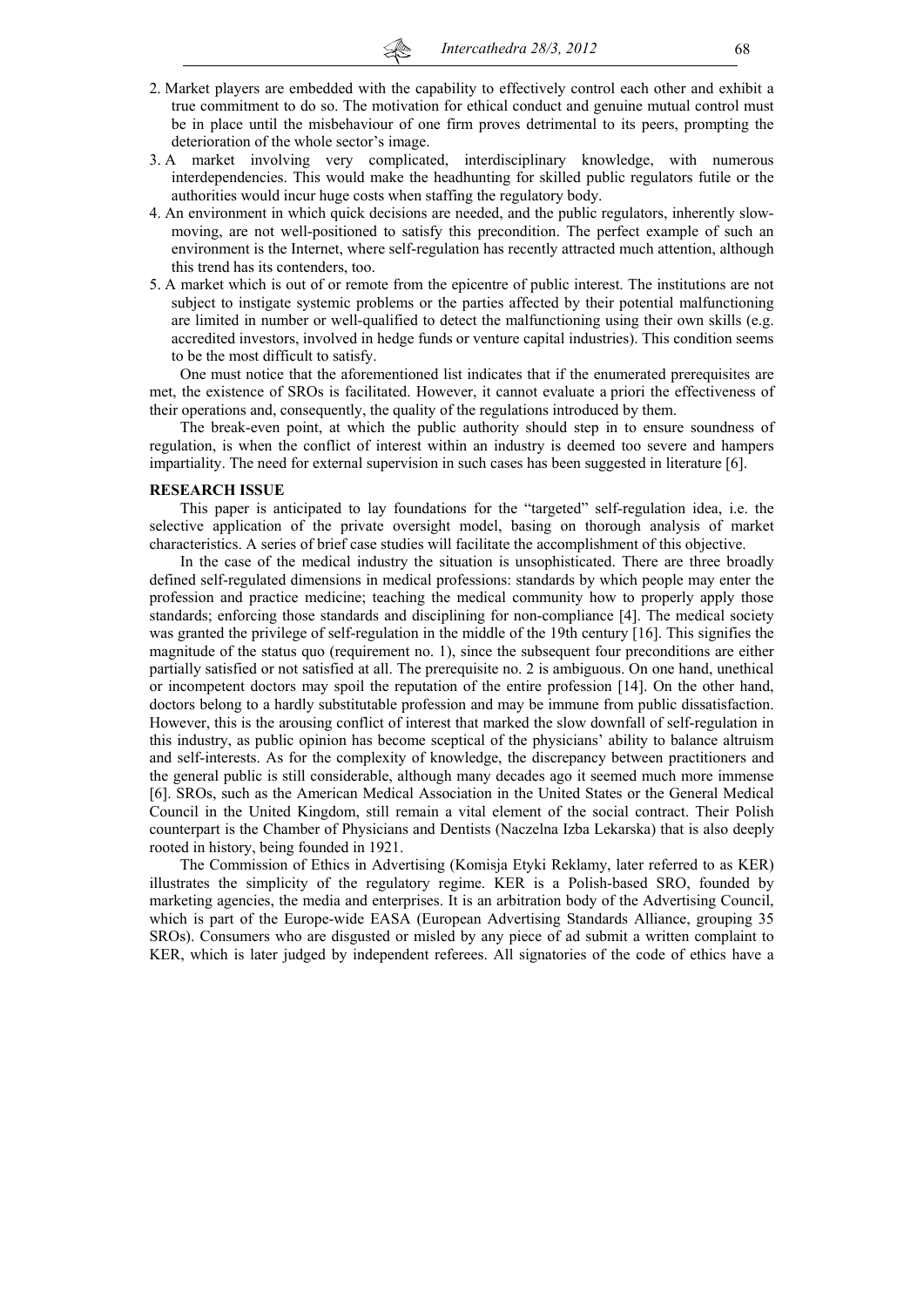formal duty to obey the verdicts and withdraw their advertisements in case they have been found to be in breach of the code's provisions, but membership also entitles them to use the label "I advertise ethically" for marketing purposes. The advertising industry has been traditionally operating under self-regulatory models in most European countries, as well as overseas (e.g. the Advertising Self-Regulatory Council in the United States), although some public oversight is also present in several jurisdictions. Other preconditions are fulfilled: first, the damage caused by unethical advertisement may heavily spoil the whole industry, therefore mutual control is genuine; second, the environment consists of several stakeholders (advertisers, agencies, media), which makes it difficult to capture for public authorities; third, unethical commercials call for immediate reaction in order to restrain the negative consequences they had prompted (68 per cent of complaints against EASA-associated SROs were resolved within one month [11]); fourth, although the implications of a fraudulent ad are certainly not so devastating as the aftermath of Wall Street misconducts, there is still some component of greater risk (e.g. with pharmaceutical or alcohol ads).

Finally, to feature the case from the most beleaguered financial industry, the 30-year old National Futures Association (NFA) is presented. Contrary to the Advertising Council, membership in the NFA is mandatory for everyone conducting business with the public on the U.S. futures exchanges. There is a dualism in the origin of regulations, since the NFA was created eight years after the state-established Commodity Futures Trading Commission (CFTC) in 1974. Throughout NFA's history, the CFTC has authorized the NFA to conduct additional regulatory functions. NFA is responsible for market education, setting registration requirements and compliance rules, as well as for enforcement and resolving arbitration or mediation claims. Futures contracts are a relatively complex sub-segment of the financial sector and are dedicated primarily to corporate entities (or high net worth individuals). Nevertheless, the systemic risk component is still present here, as the concentration of failed investments may lead to market-wide turmoil, as the case of Amaranth Advisors hedge fund instructs [2]. Moreover, the self-regulatory Chicago Mercantile Exchange has recently suffered from a wave of criticism for the flaws in futures brokerage firm examination, which contributed to the traumatic bankruptcy of MF Global [10].

| Economic sector             | Historical<br>consensus | Commitment<br>for control | Complex<br>environment | Dynamic<br>setting | Limited, non-<br>systemic risks |
|-----------------------------|-------------------------|---------------------------|------------------------|--------------------|---------------------------------|
| Health care industry        | Met                     | Ambiguous                 | No longer met          | Not met            | Not met                         |
| Advertising industry        | Ambiguous               | Met                       | Met                    | Met                | Ambiguous                       |
| Futures contracts (finance) | Met                     | Met                       | Met                    | Met                | Ambiguous                       |

Table 1. The matrix of self-regulation preconditions and their fulfilment in selected industries

*Source: own analysis.* 

The financial sector's self-governance is not limited to the NFA. In the United Kingdom the Financial Services Authority, independent of government and funded entirely by the institutions it regulates, has a by far broader scope of competences. However, this entity is being gradually taken over by the British government [25], as it has already happened in April 2010 to its judicial body, the Financial Services and Markets Tribunal [24]. Hence, the tripartite British regulatory framework (i.e. FSA, the central bank, and the Treasury) will soon cease to exist. Seemingly, the self-regulation over the full breadth of the financial services industry was unfeasible. The challenge for the future is whether we may obtain this wisdom *a priori* rather than only *a posteriori*.

The examples were purposely taken from different segments and cannot be directly compared.

#### **CONCLUSIONS AND FURTHER RESEARCH**

Self-regulation is certainly not an over-the-counter drug, as the conflict of interest in some industries may turn out to be unmanageable from the inside, which calls for an external rule-setter. However, identifying the attributes of a given sector, decisive for whether self-regulation may be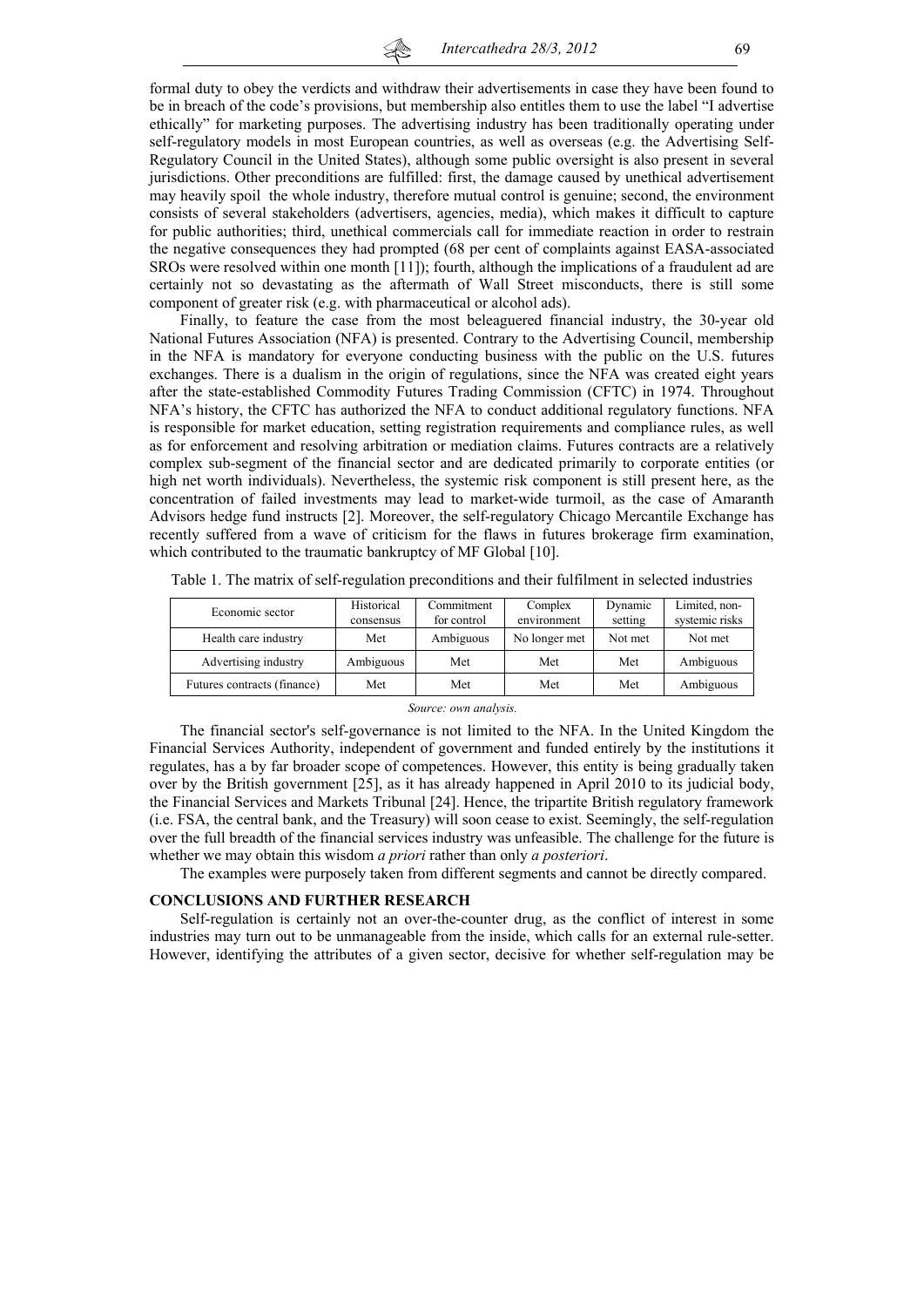applicable or not, may greatly improve the regulatory standards by increasing the quality of regulation and reducing its cost from the taxpayer perspective. Such an approach sees selfregulation as a prescription drug. The question remains on how to convince policy makers to overweight private regulation at the cost of the public one. For the emerging industries, such as the Internet, the solution is easy: a pre-emptive move of a self-regulatory actor will most probably discourage public authorities from action or will considerably impede this action. However, the situation is much more challenging in already established economic sectors. A qualitative shift from police-like regulation to coordination-oriented regulation is a moderately plausible concept, since vested interests have already petrified the *status quo*. Regulatory authorities have grown in size and influence, and they are now self-protective, immune to changes, unwilling to delegate their breadand-butter business to SROs and eager to assure markets of their prominence [15]. This is the point where regulators need to be deregulated in order for self-regulation to restore its reliability and regain its momentum. It is not to say that the publicly founded and funded organizations have no commitment for developing operative regulatory principles. Instead, it is to highlight the uncontrolled growth in top-down prescriptive regulations that fail to account for financial sector heterogeneity, dynamism and asymmetries of information and thus overshoot their targets [3]. The right balance between "state" and "self" should be pursued, as the industries can reasonably be expected to be better off with diversified sources of regulation rather than with single-origin rules that lead to the accumulation of all imperfections the lack of diversification implies.

As far as the original contribution to the field of science is concerned, the study – undoubtedly a preliminary one – provides an insight into the problem of identifying the targets for selfregulation. It gives a hint on what market characteristics may be interpreted as a "green light" for the application of the private oversight model. Consequently, conventional regulation might be forsaken or limited in these industries, and SROs may be equipped with more prerogatives.

Researching the issue of regulation is problematic for several reasons. First, the actual impact and quality of regulatory measures cannot be determined a priori. Second, the motivation of the regulator is often opaque, even if it is formally expressed. Some light may be shed on it through experimental economics, which is best in detecting and validating behavioural aspects of regulatory frameworks. The paper also encourages further research in the field of enforced self-regulation, since this model is most feasible in terms of implementation and has showcased some success stories.

#### **REFERENCES**

- 1. Anderson A.R. and Russell, E.O. (2011): Self-regulation: a strategic alternative for small firms?. Journal of Business Strategy, Vol. 32, No. 4, pp. 42-47.
- 2. Anson M.J.P. (2009): Hedge Fund Collapses, in CAIA Level I: An Introduction to Core Topics in Alternative Investments. Hoboken, NJ: John Wiley & Sons, Inc., pp. 287-296.
- 3. Awrey D., Blair W., Kershaw D. (2012): Between Law and Markets: Is There a Role for Culture and Ethics in Financial Regulation? 5 October, http://ssrn.com/abstract=2157588 [20.10.2012].
- 4. Bertkau A., Halpern J., Yadla S. (2005): The Privileges and Demands of Professional Self-Regulation. Virtual Mentor, Vol. 7, No. 4 (April), http://virtualmentor.amaassn.org/2005/04/fred1-0504.html [20.10.2012].
- 5. Brunnermeier M., Crocket A., Goodhar, Ch., Persaud A.D., Shin H. (2009): The Fundamental Principles of Financial Regulation. Geneva: International Center for Monetary and Banking Studies; London: Centre for Economic Policy Research.
- 6. Cruess S.R., Cruess R.L. (2005): The Medical Profession and Self-Regulation: A Current Challenge. Virtual Mentor, Vol. 7, No. 4, http://virtualmentor.ama-assn.org/2005/04/oped1- 0504.html [17.10.2012].
- 7. Cukierman A. (2011): Reflections on the crisis and on its lessons for regulatory reform and for central bank policies. Journal of Financial Stability, Vol. 7, pp. 26-37.